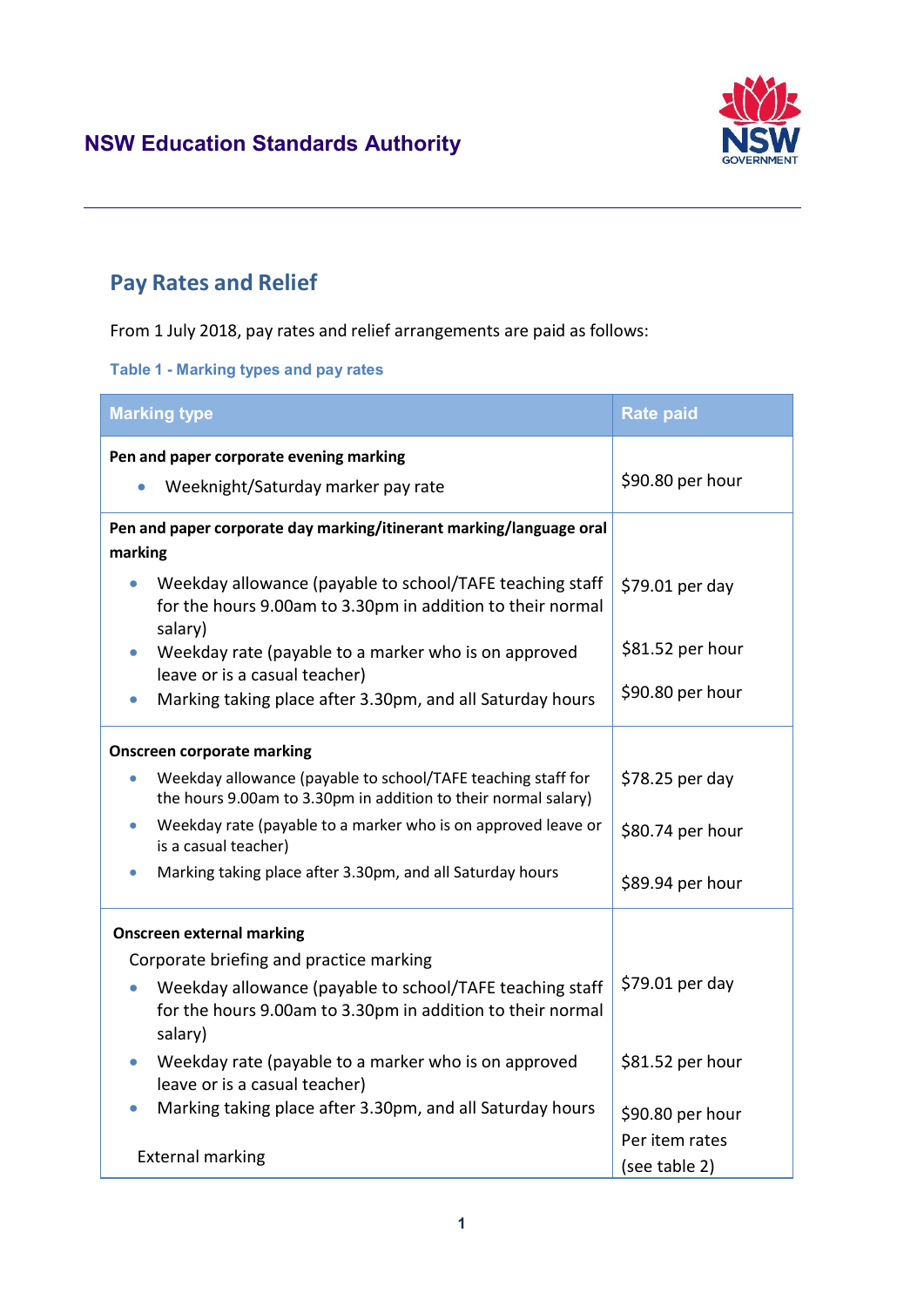#### **How is the pay for external onscreen markers calculated?**

External markers will be paid at the corporate hourly rate for the corporate briefing period. When marking scripts externally, markers in subjects other than Mathematics and Extension courses will be paid per mark, based on the 3 hour paper rate of \$29.26. This is calculated as follows:

- 1. The three hour paper rate is divided by three and multiplied by the number of hours of the paper in question.
- 2. That rate is then divided by the total mark value of the examination to give a per mark rate.
- 3. The rate per mark is multiplied by the mark value of the question to determine the question rate.

For example, the English (Standard) and English (Advanced) Paper 1 is two hours long. The total mark value of the paper is 45 marks. Each question is 15 marks. The rate from 1 July, 2018 is:

| i) $$29.26^* \div 3 \times 2$ | $=$ \$19.5067 per paper   |
|-------------------------------|---------------------------|
| ii) $$19.5067 \div 45$        | $=$ \$0.4335c per mark    |
| iii) \$0.4335c x 15           | $=$ \$6.5025 per question |

*\*the three hour paper rate, defined in Table 2 of the Award.*

#### **Extension examinations(other than Mathematics)**

Payments for markers marking extension courses are calculated as follows:

- 1. The three hour '3 unit additional paper' rate of \$36.55 is divided by three and multiplied by the number of hours of the paper in question.
- 2. That rate is then divided by the total mark value of the examination to give a per mark rate.
- 3. The per mark rate is multiplied by the maximum mark value of the question to determine the question rate.

For example, the total mark value of the History Extension paper is 50.Duration of the examinations is 2 hours. Each question is worth 25 marks. The rate from 1 July, 2017, is:

| i) \$36.55       | $\div 3*2$ | $=$ \$24.367 per paper     |
|------------------|------------|----------------------------|
| ii) \$24.367     | $\div 50$  | $=$ \$0.4873c per mark     |
| ii) $$0.4873c x$ | -25        | $=$ \$12.1825 per question |

#### **Mathematics**

The rate for each 15 mark question in each of the Mathematics courses is detailed in Table 2 of the Award.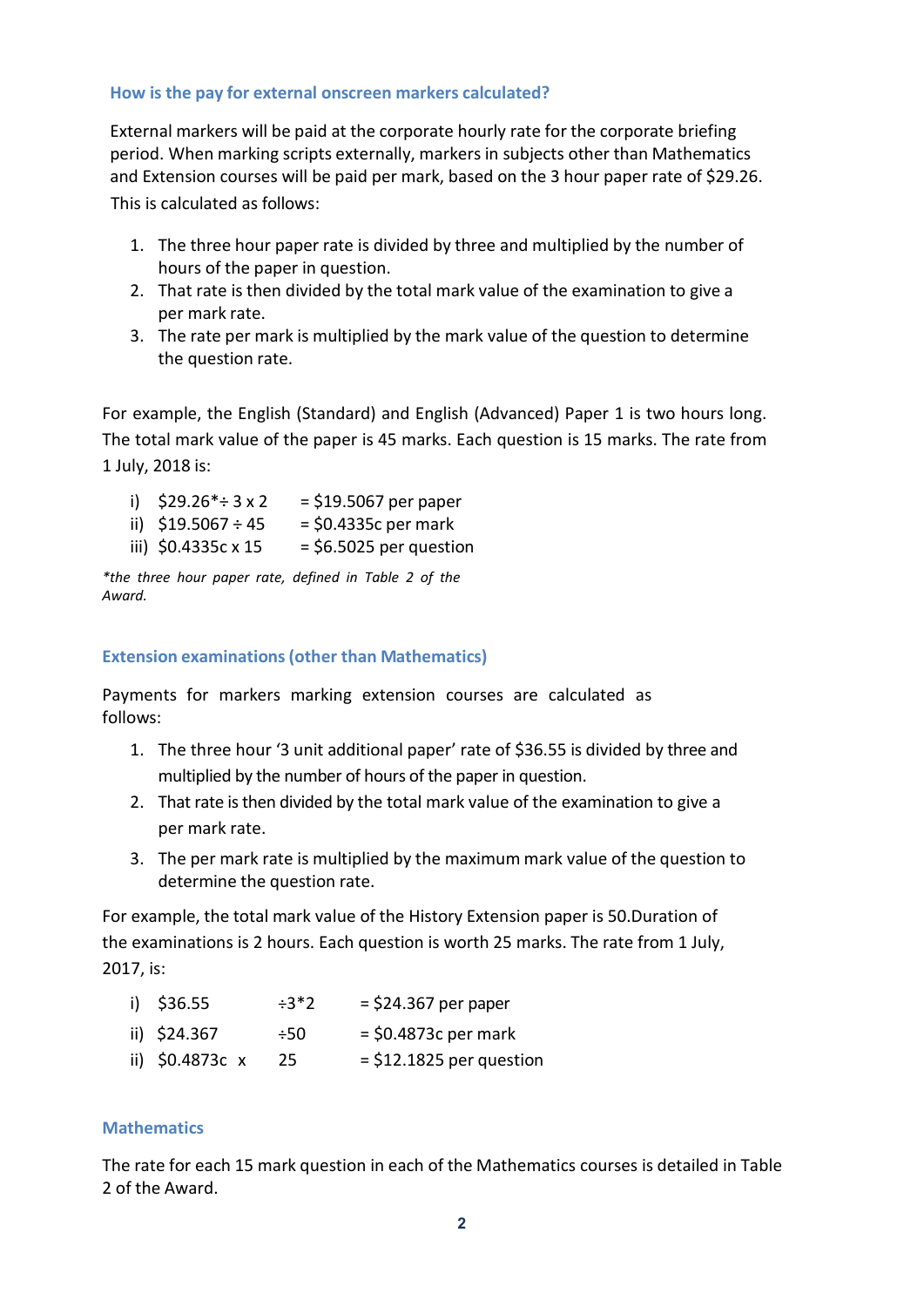#### **Please note:**

- i) markers may mark more than one question
- ii) any scripts marked at the marking centre prior to the markers moving external are considered part of the briefing process, for which markers are paid hourly
- iii) external markers are paid for startup and common scripts and for scripts that have additional work attached after the first marking (identified by the system as 'remarks') but are not paid if they are directed by their senior marker to remark scripts due to poor reliability
- iv) corporate onscreen subjects are paid either an hourly floor rate of \$89.94 or the per unit rate, whichever is the higher.

The pay rates for most questions are listed in Table 2.

### **Relief**

The NSW Education Standards Authority (NESA) will pay for the cost of relief to schools and Institutes of TAFE to replace teachers who are required to attend weekday briefing sessions and/or weekday marking sessions during the marking period. If the applicant is on long service leave during that period, the school cannot claim for relief. Government schools claim the cost of relief through the Department of Education and Community Services, while non-government schools claim the relief cost directly from the NESA.

By approving applications for marking, principals agree that teachers are released on full salary when required.

It is the applicant's responsibility to inform their principal that they have applied for positions other than a marker, such as pilot marker, senior marker, co-ordinating senior marker or judge marker. These positions are more likely to be required during school hours.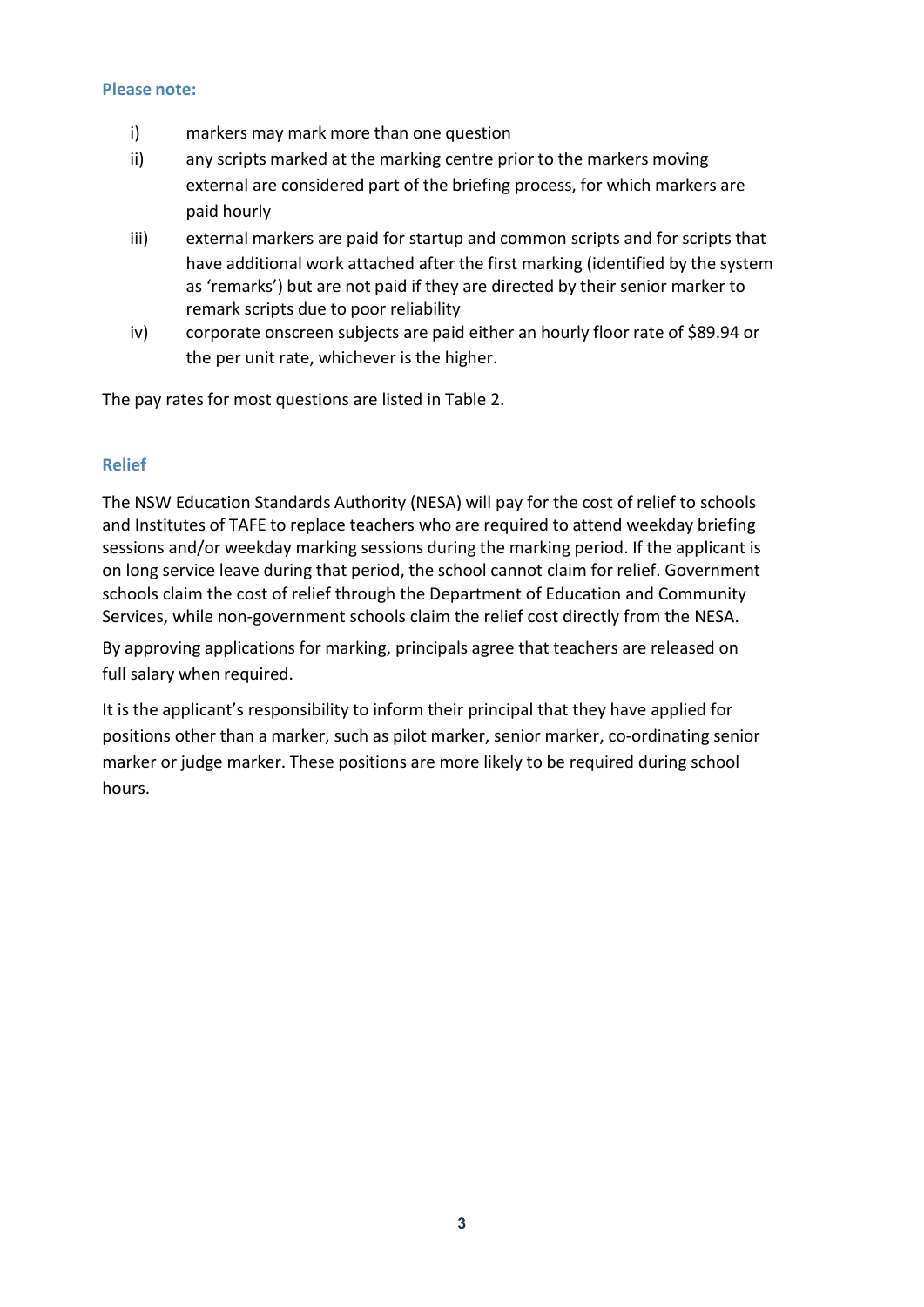## **Table 2 - Onscreen marking pay rates per question**

| <b>Subject</b>                      | <b>Mark value of</b><br>question | Pay rate (\$) |
|-------------------------------------|----------------------------------|---------------|
| Agriculture                         | 6                                | 1.756         |
|                                     | 7                                | 2.048         |
|                                     | 8                                | 2.341         |
|                                     | 10                               | 2.926         |
|                                     | 11                               | 3.219         |
|                                     | 12                               | 3.511         |
|                                     | 20                               | 5.852         |
| <b>Ancient History</b>              | 10                               | 2.926         |
|                                     | 15                               | 4.389         |
|                                     | 20                               | 5.852         |
|                                     | 25                               | 7.315         |
| Biology                             | 5                                | 1.463         |
|                                     | 6                                | 1.756         |
|                                     | 7                                | 2.048         |
|                                     | 8                                | 2.341         |
|                                     | 10                               | 2.926         |
|                                     | 12                               | 3.511         |
|                                     | 13                               | 3.804         |
| <b>Business Studies</b>             | 6                                | 1.756         |
|                                     | 8                                | 2.341         |
|                                     | 10                               | 2.926         |
|                                     | 20                               | 5.852         |
| Chemistry                           | 5                                | 1.463         |
|                                     | 6                                | 1.756         |
|                                     | 7                                | 2.048         |
|                                     | 9                                | 2.633         |
|                                     | 11                               | 3.219         |
|                                     | 12                               | 3.511         |
|                                     | 13                               | 3.804         |
| <b>Community and Family Studies</b> | 6                                | 1.756         |
|                                     | 7                                | 2.048         |
|                                     | 8                                | 2.341         |
| 4                                   | $10\,$                           | 2.926         |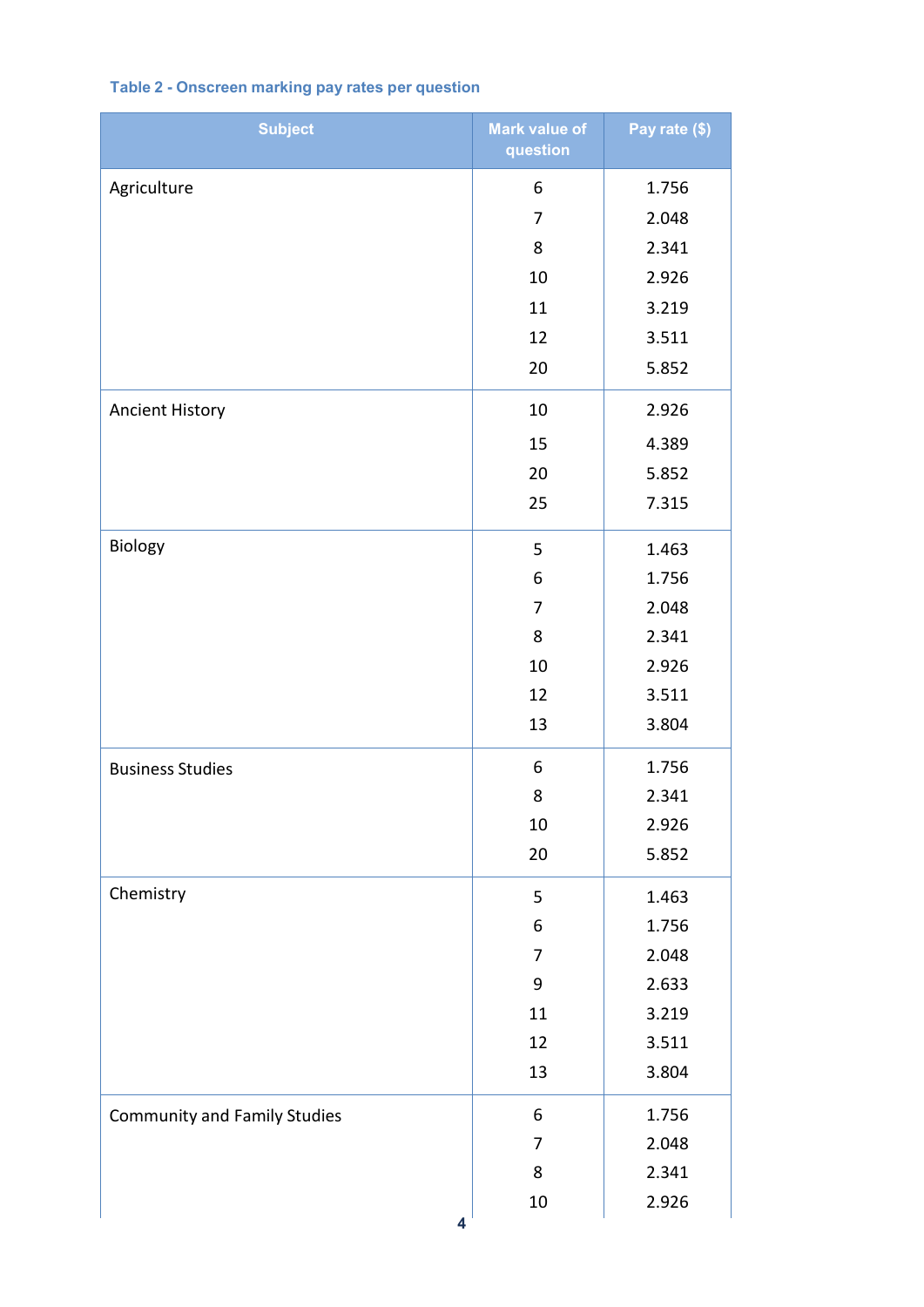|                                                      | 25                               | 7.315         |
|------------------------------------------------------|----------------------------------|---------------|
| <b>Subject</b>                                       | <b>Mark value of</b><br>question | Pay rate (\$) |
| Drama (Written examination)                          | 20                               | 7.315         |
| <b>Earth and Environmental Science</b>               | 4                                | 1.170         |
|                                                      | 6                                | 1.756         |
|                                                      | 7                                | 2.048         |
|                                                      | 8                                | 2.341         |
|                                                      | 9                                | 2.633         |
|                                                      | 25                               | 7.315         |
| Economics                                            | 10                               | 2.926         |
|                                                      | 20                               | 5.852         |
| <b>Engineering Studies</b>                           | 9                                | 2.633         |
|                                                      | 11                               | 3.219         |
|                                                      | 12                               | 3.511         |
| English (Advanced) Paper 2                           | 20                               | 6.502         |
| English (Standard) and English (Advanced)<br>Paper 1 | 15                               | 6.502         |
| English (ESL) Paper 1                                | 20                               | 6.502         |
|                                                      | 25                               | 8.128         |
| English (ESL) Listening Paper                        | 15                               | 4.877         |
| English (ESL) Paper 2                                | 20                               | 4.877         |
| <b>English Extension 1</b>                           | 25                               | 12.183        |
| <b>English Extension 2</b>                           | Hourly rate                      | Hourly rate   |
| Food Technology                                      | 5                                | 1.463         |
|                                                      | 7                                | 2.048         |
|                                                      | 9                                | 2.633         |
|                                                      | 12                               | 3.511         |
|                                                      | 15                               | 4.389         |
| Geography                                            | $\overline{7}$                   | 2.048         |
|                                                      | 10                               | 2.926         |
|                                                      | 11                               | 3.219         |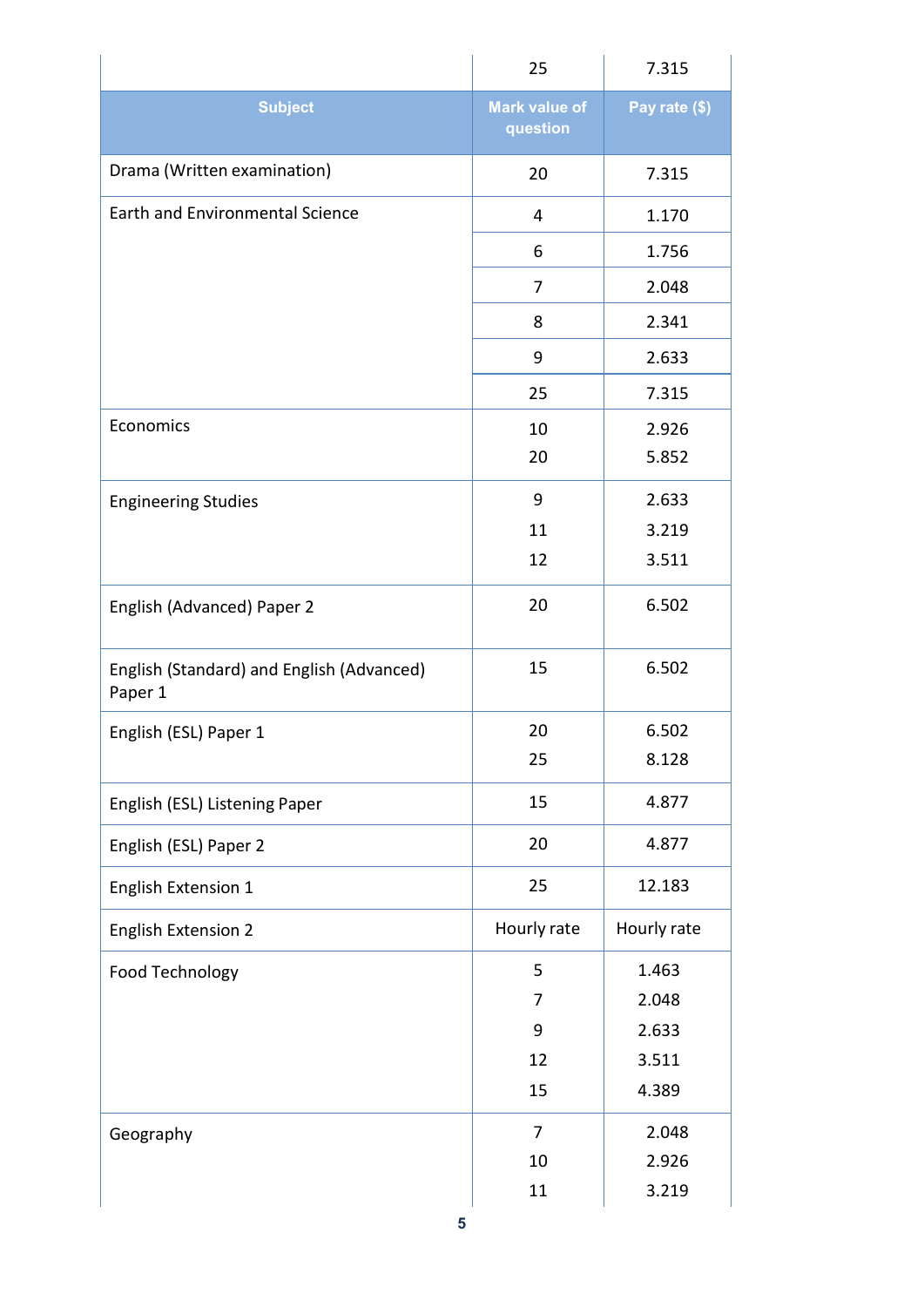|                                      | 12                               | 3.511         |
|--------------------------------------|----------------------------------|---------------|
|                                      | 20                               | 5.852         |
| <b>History Extension</b>             | 25                               | 12.183        |
| Industrial Technology                | $\mathbf{1}$                     | 0.366         |
|                                      | $\overline{2}$                   | 0.732         |
|                                      | 3                                | 1.097         |
|                                      | 4                                | 1.463         |
|                                      | 5                                | 1.829         |
|                                      | 15                               | 5.486         |
| Information Processes and Technology | 8                                | 2.341         |
|                                      | 10                               | 2.926         |
|                                      | 11                               | 3.219         |
|                                      | 20                               | 5.852         |
| <b>Subject</b>                       | <b>Mark value of</b><br>question | Pay rate (\$) |
| Legal Studies                        | 7                                | 2.048         |
|                                      | 8                                | 2.341         |
|                                      | 15                               | 4.389         |
|                                      | 25                               | 7.315         |
| <b>Mathematics General 2</b>         | 15                               | 3.233         |
| Mathematics                          | 15                               | 4.617         |
| <b>Mathematics Extension 1</b>       | 15                               | 5.005         |
| <b>Mathematics Extension 2</b>       | 15                               | 5.465         |
| Modern History                       | 3                                | 0.878         |
|                                      | 7                                | 2.048         |
|                                      | 10                               | 2.926         |
|                                      | 25                               | 7.315         |
| Music 1 Aural                        | 6                                | 1.951         |
|                                      | 8                                | 2.601         |
| Music 2 Aural                        | 6                                | 2.508         |
|                                      | 8                                | 3.344         |
|                                      | 10                               | 4.180         |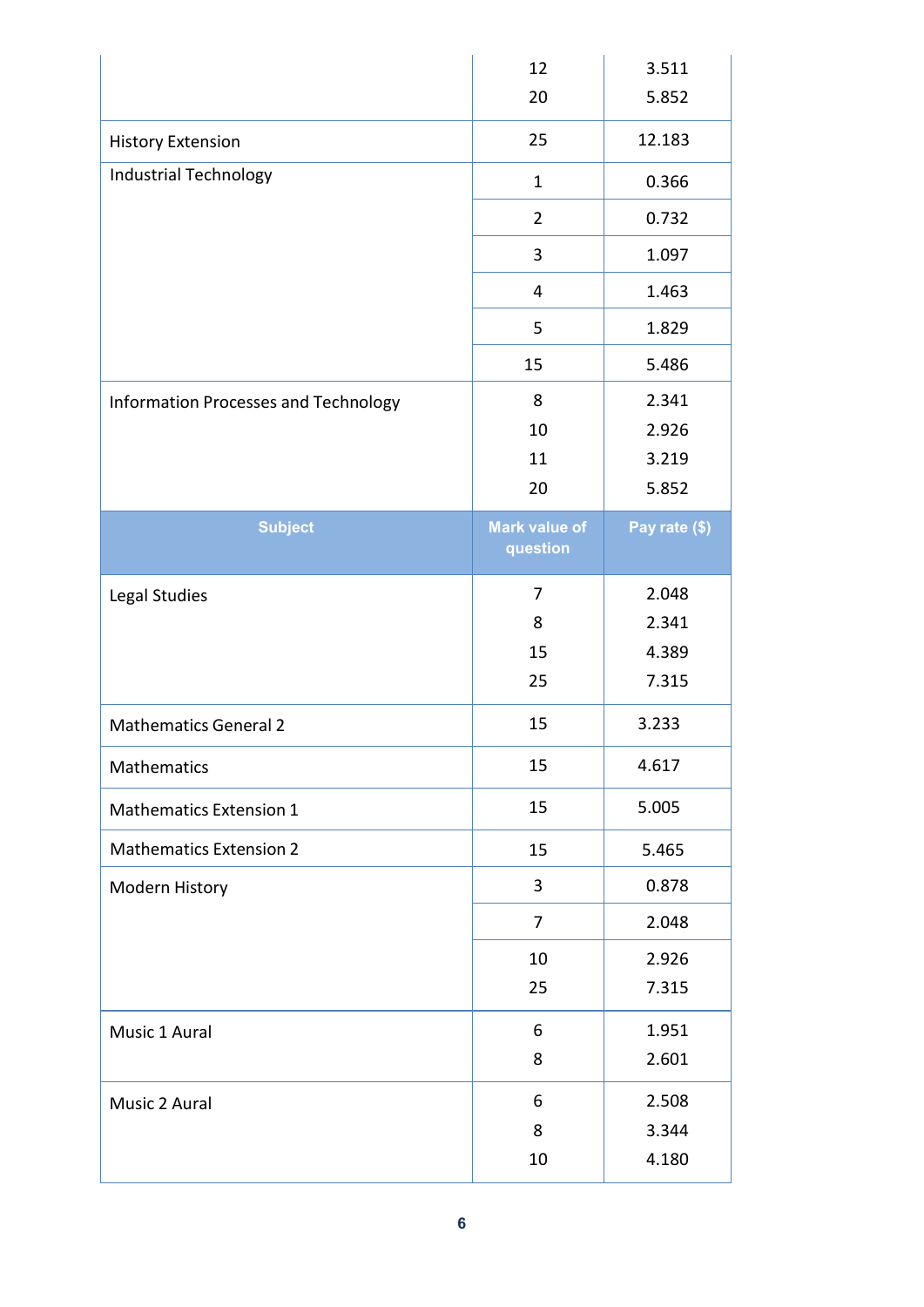| <b>Music Composition</b>                                   | Hourly rate                      | Hourly rate   |
|------------------------------------------------------------|----------------------------------|---------------|
| Personal Development, Health and Physical                  | 5                                | 1.463         |
| Education                                                  | 7                                | 2.048         |
|                                                            | 8                                | 2.341         |
|                                                            | 12                               | 3.511         |
| Physics                                                    | 4                                | 1.170         |
|                                                            | 5                                | 1.463         |
|                                                            | 6                                | 1.756         |
|                                                            | 7                                | 2.048         |
|                                                            | 10                               | 2.926         |
|                                                            | 11                               | 3.219         |
|                                                            | 14                               | 4.096         |
| Senior Science                                             | 5                                | 1.463         |
|                                                            | 6                                | 1.756         |
|                                                            | 7                                | 2.048         |
|                                                            | 8                                | 2.341         |
|                                                            | 25                               | 7.315         |
|                                                            |                                  |               |
| <b>Subject</b>                                             | <b>Mark value of</b><br>question | Pay rate (\$) |
| Society and Culture - Personal Interest<br>Projects (PIPs) | Hourly rate                      | Hourly rate   |
| Society and Culture (Written examination)                  | 5                                | 1.626         |
|                                                            | 12                               | 3.901         |
|                                                            | 15                               | 4.877         |
| Software Design and Development                            | 9                                | 2.633         |
|                                                            | 10                               | 2.926         |
|                                                            | 11                               | 3.219         |
| Studies of Religion 1 and 2                                | 5                                | 1.463         |
|                                                            | 15                               | 4.389         |
|                                                            | 20                               | 5.852         |
| Textile and Design (Written examination)                   | 5                                | 1.463         |